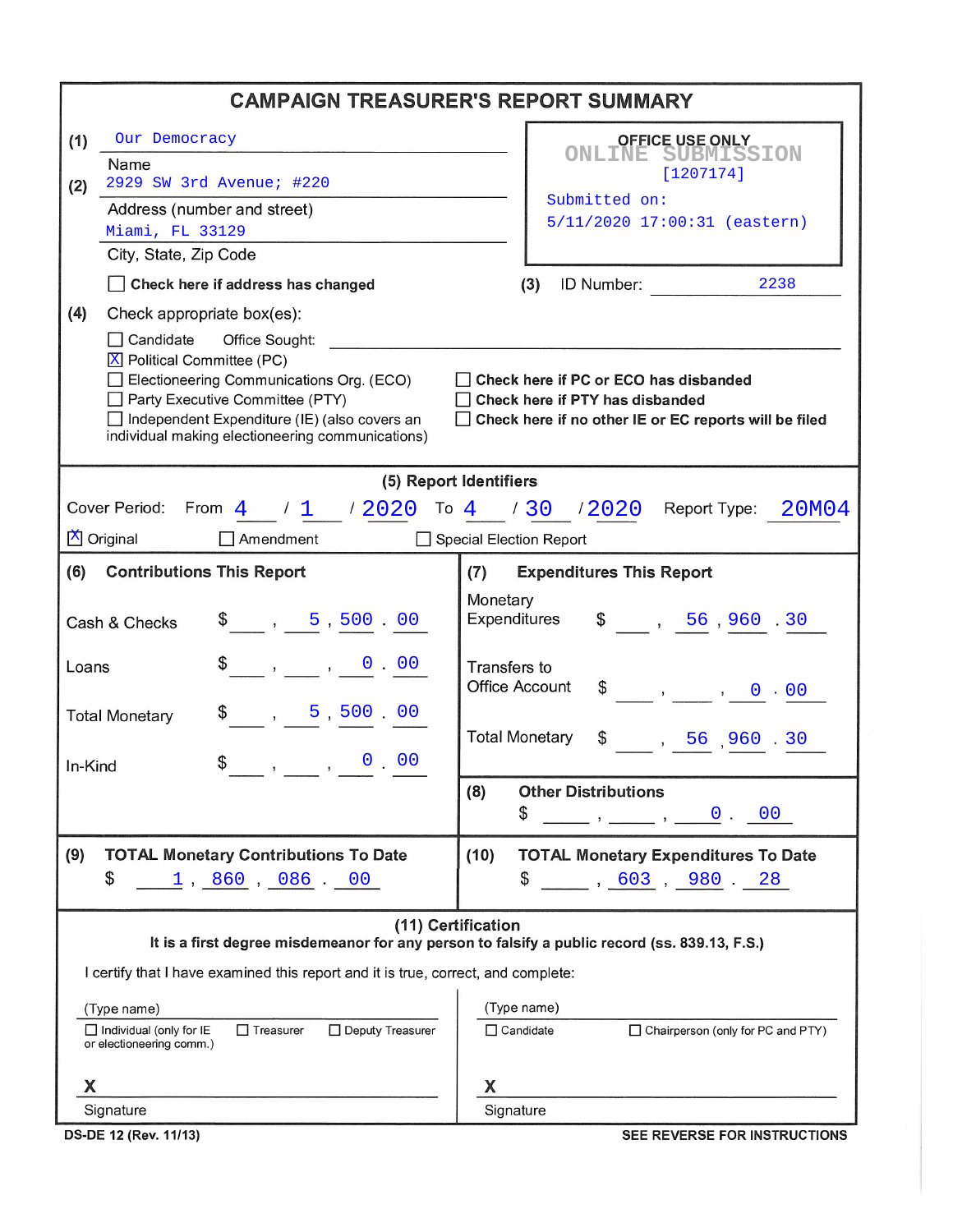## **CAMPAIGN TREASURER'S REPORT - ITEMIZED CONTRIBUTIONS**

|                             |                                                                                                                      | (2) I.D. Number 2238<br>(1) Name Our Democracy |                   |              |             |           |            |
|-----------------------------|----------------------------------------------------------------------------------------------------------------------|------------------------------------------------|-------------------|--------------|-------------|-----------|------------|
|                             | 4/1/2020                                                                                                             | 4/30/2020                                      |                   |              |             |           |            |
|                             | (3) Cover Period ____ / ____ / ____ through ____ / ____ / ____ (4) Page $\frac{1}{\sqrt{2}}$ of $\frac{1}{\sqrt{2}}$ |                                                |                   |              |             |           |            |
|                             |                                                                                                                      |                                                |                   |              |             |           |            |
| (5)                         | (7)                                                                                                                  |                                                | (8)               | (9)          | (10)        | (11)      | (12)       |
| Date                        | Full Name                                                                                                            |                                                |                   |              |             |           |            |
| (6)                         | (Last, Suffix, First, Middle)                                                                                        |                                                |                   |              |             |           |            |
| Sequence                    | Street Address &                                                                                                     |                                                | Contributor       | Contribution | In-kind     |           |            |
| Number                      | City, State, Zip Code                                                                                                |                                                | Type   Occupation | Type         | Description | Amendment | Amount     |
|                             | <b>AECOM Technology</b>                                                                                              | $\mathbf{B}$                                   | enginering CH     |              |             |           | \$5,000.00 |
| 4/1/2020<br>$\sqrt{1}$      | Corporation,<br>9400 Amberglenn Blvd, Bldg B                                                                         |                                                | firm              |              |             |           |            |
|                             | Austin, TX 78729                                                                                                     |                                                |                   |              |             |           |            |
| $\mathbf{1}$                |                                                                                                                      |                                                |                   |              |             |           |            |
|                             |                                                                                                                      |                                                |                   |              |             |           |            |
|                             | Greenfield, Ruth                                                                                                     | $\mathbf{I}$                                   | retired           | CH           |             |           | \$500.00   |
| 4/15/2020<br>$\sqrt{1}$     | 752 NW 7th Ave                                                                                                       |                                                |                   |              |             |           |            |
|                             | Miami, FL 33136                                                                                                      |                                                |                   |              |             |           |            |
| $\overline{2}$              |                                                                                                                      |                                                |                   |              |             |           |            |
|                             |                                                                                                                      |                                                |                   |              |             |           |            |
|                             |                                                                                                                      |                                                |                   |              |             |           |            |
|                             |                                                                                                                      |                                                |                   |              |             |           |            |
| $\mathcal{L}$               |                                                                                                                      |                                                |                   |              |             |           |            |
|                             |                                                                                                                      |                                                |                   |              |             |           |            |
|                             |                                                                                                                      |                                                |                   |              |             |           |            |
|                             |                                                                                                                      |                                                |                   |              |             |           |            |
|                             |                                                                                                                      |                                                |                   |              |             |           |            |
| $\sqrt{ }$<br>$\mathcal{I}$ |                                                                                                                      |                                                |                   |              |             |           |            |
|                             |                                                                                                                      |                                                |                   |              |             |           |            |
|                             |                                                                                                                      |                                                |                   |              |             |           |            |
|                             |                                                                                                                      |                                                |                   |              |             |           |            |
|                             |                                                                                                                      |                                                |                   |              |             |           |            |
| $\overline{1}$              |                                                                                                                      |                                                |                   |              |             |           |            |
|                             |                                                                                                                      |                                                |                   |              |             |           |            |
|                             |                                                                                                                      |                                                |                   |              |             |           |            |
|                             |                                                                                                                      |                                                |                   |              |             |           |            |
|                             |                                                                                                                      |                                                |                   |              |             |           |            |
| $\mathcal{L}$<br>$\prime$   |                                                                                                                      |                                                |                   |              |             |           |            |
|                             |                                                                                                                      |                                                |                   |              |             |           |            |
|                             |                                                                                                                      |                                                |                   |              |             |           |            |
|                             |                                                                                                                      |                                                |                   |              |             |           |            |
|                             |                                                                                                                      |                                                |                   |              |             |           |            |
|                             |                                                                                                                      |                                                |                   |              |             |           |            |
|                             |                                                                                                                      |                                                |                   |              |             |           |            |
|                             |                                                                                                                      |                                                |                   |              |             |           |            |
|                             |                                                                                                                      |                                                |                   |              |             |           |            |
|                             |                                                                                                                      |                                                |                   |              |             |           |            |
| $\prime$<br>$\prime$        |                                                                                                                      |                                                |                   |              |             |           |            |
|                             |                                                                                                                      |                                                |                   |              |             |           |            |
|                             |                                                                                                                      |                                                |                   |              |             |           |            |
|                             |                                                                                                                      |                                                |                   |              |             |           |            |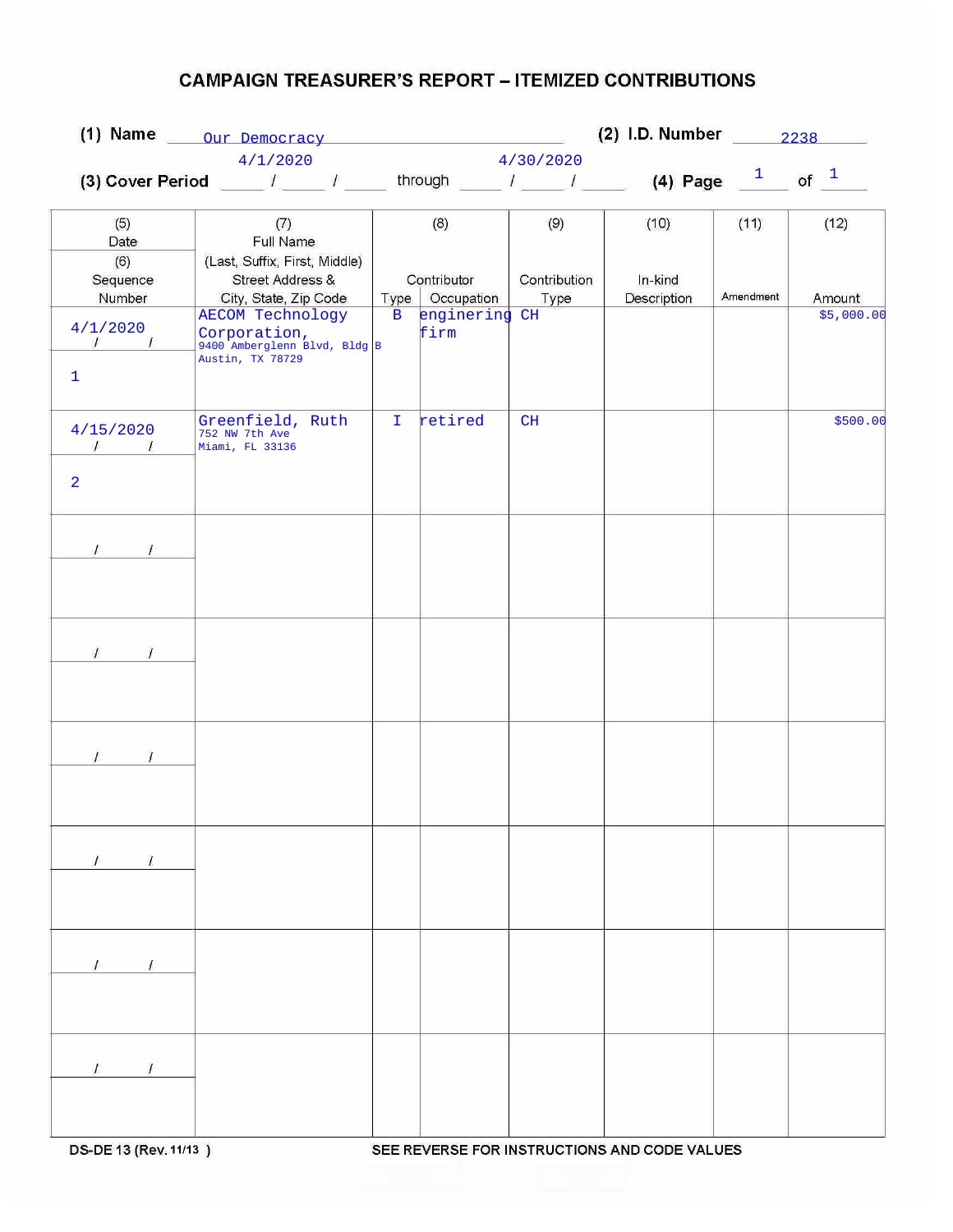| (1) Name Our Democracy                   | <b>CAMPAIGN TREASURER'S REPORT – ITEMIZED EXPENDITURES</b>                                                       | $(2)$ l.D. Number                                                          | 2238                              |                          |                |
|------------------------------------------|------------------------------------------------------------------------------------------------------------------|----------------------------------------------------------------------------|-----------------------------------|--------------------------|----------------|
|                                          | 4/1/2020<br>(3) Cover Period $\frac{1}{\sqrt{2}}$ / through $\frac{1}{\sqrt{2}}$                                 | 4/30/2020                                                                  | (4) Page $1$ of $\blacksquare$    |                          | $\mathbf{3}$   |
| (5)<br>Date<br>(6)<br>Sequence<br>Number | (7)<br><b>Full Name</b><br>(Last, Suffix, First, Middle)<br><b>Street Address &amp;</b><br>City, State, Zip Code | (8)<br>Purpose<br>(add office sought if<br>contribution to a<br>candidate) | (9)<br>Expenditure<br><b>Type</b> | (10)<br><b>Amendment</b> | (11)<br>Amount |
| 4/1/2020<br>$\mathbf{1}$                 | Edge Communications LLC,<br>2929 SW 3rd Ave, Ste220<br>Miami, FL 33129                                           | consulting                                                                 | <b>MO</b>                         |                          | \$11,000.00    |
| 4/1/2020<br>$\overline{2}$               | Edge Communications LLC,<br>2929 SW 3rd Ave, Ste220<br>Miami, FL 33129                                           | outreach                                                                   | <b>MO</b>                         |                          | \$415.00       |
| 4/1/2020<br>3                            | Orozco, Manuel<br>960 W 48th Street<br>Miami Beach, FL 33140                                                     | professional<br>fees                                                       | <b>MO</b>                         |                          | \$5,000.00     |
| 4/1/2020<br>$\overline{4}$               | Orozco, Manuel<br>960 W 48th Street<br>Miami Beach, FL 33140                                                     | stipend                                                                    | <b>MO</b>                         |                          | \$275.00       |
| 4/1/2020<br>5                            | Hasbun-Prinstein, Gianna<br>7540 SW 107th Ave, Apt 201<br>Miami, FL 33173                                        | professional<br>fees                                                       | <b>MO</b>                         |                          | \$3,750.00     |
| 4/1/2020<br>6                            | Podvin, Phillip<br>115 SW 11th St PH5<br>Miami, FL 33130                                                         | professional<br>fees                                                       | <b>MO</b>                         |                          | \$4,750.00     |
| 4/1/2020<br>7                            | Martinez, Maydee<br>3102 SW 25th Terrace<br>Miami, FL 33133                                                      | professional<br>fees                                                       | <b>MO</b>                         |                          | \$3,750.00     |
| 4/1/2020<br>8                            | Flores, Alex<br>9625 SW 184th Street<br>Palmetto Bay, FL 33157                                                   | professional<br>fees                                                       | <b>MO</b>                         |                          | \$3,500.00     |

DS-DE 14 (Rev. 11/13)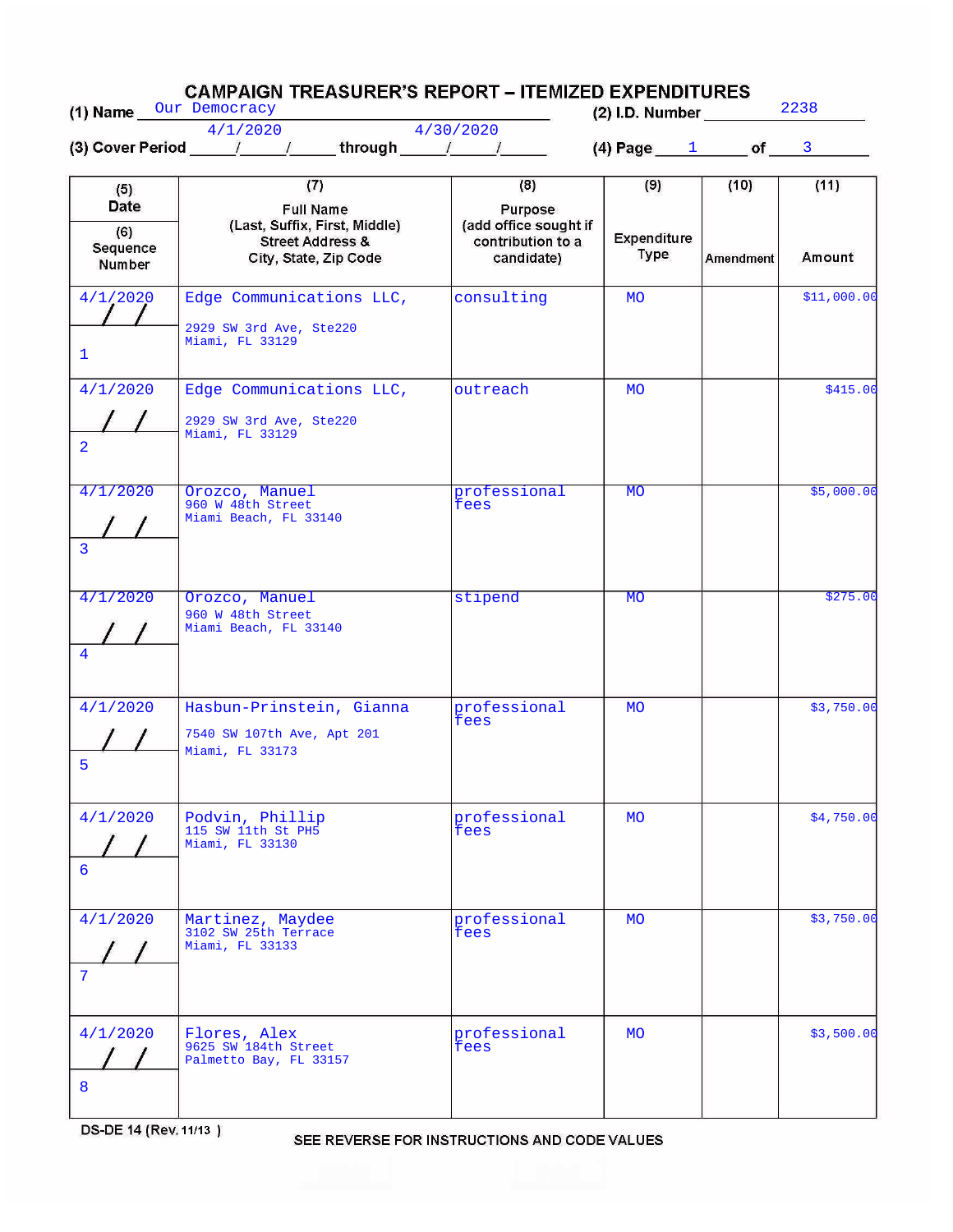| (1) Name Our Democracy                   | <b>CAMPAIGN TREASURER'S REPORT – ITEMIZED EXPENDITURES</b>                                                       |                                                                            | (2) I.D. Number                   |                          | 2238           |  |
|------------------------------------------|------------------------------------------------------------------------------------------------------------------|----------------------------------------------------------------------------|-----------------------------------|--------------------------|----------------|--|
|                                          | 4/1/2020<br>(3) Cover Period $\qquad$ / $\qquad$ / through $\qquad$ / $\qquad$ /                                 | 4/30/2020                                                                  | $(4)$ Page $2$ of                 |                          | 3              |  |
| (5)<br>Date<br>(6)<br>Sequence<br>Number | (7)<br><b>Full Name</b><br>(Last, Suffix, First, Middle)<br><b>Street Address &amp;</b><br>City, State, Zip Code | (8)<br>Purpose<br>(add office sought if<br>contribution to a<br>candidate) | (9)<br>Expenditure<br><b>Type</b> | (10)<br><b>Amendment</b> | (11)<br>Amount |  |
| 4/1/2020<br>9                            | Sherill, Diaundrea<br>740 NW 95th St, Apt 21<br>Miami, FL 33150                                                  | professional<br>fees                                                       | <b>MO</b>                         |                          | \$3,000.00     |  |
| 4/1/2020<br>10                           | Sherill, Diaundrea<br>740 NW 95th St, Apt 21<br>Miami, FL 33150                                                  | stipend                                                                    | <b>MO</b>                         |                          | \$250.00       |  |
| 4/1/2020<br>11                           | Pierre, Travon<br>255 W 24th Street<br>Miami Beach, FL 33140                                                     | professional<br>fees                                                       | <b>MO</b>                         |                          | \$3,000.00     |  |
| 4/1/2020<br>12                           | Pierre, Travon<br>255 W 24th Street<br>Miami Beach, FL 33140                                                     | stipend                                                                    | <b>MO</b>                         |                          | \$250.00       |  |
| 4/1/2020<br>13                           | Stepahanie Bromfield &<br>Associa,<br>6815 Biscayne Blvd # 103<br>Miami, FL 33138                                | professional<br>fees                                                       | <b>MO</b>                         |                          | \$2,500.00     |  |
| 4/1/2020<br>14                           | Conservation Concepts<br>LLC,<br>360 Hunter Street, Ste A<br>West Palm Beach, FL 33405                           | professional<br>fees                                                       | <b>MO</b>                         |                          | \$6,000.00     |  |
| 4/2/2020<br>15                           | Arceneaux Strategies,<br>1304 2nd Ave North<br>Jacksonville, FL 32250                                            | consulting                                                                 | <b>MO</b>                         |                          | \$3,000.00     |  |
| 4/25/2020<br>16                          | Whitney Consulting<br>Group,<br>170 SE 14th St Apt 1508<br>Miami, FL 33131                                       | consulting                                                                 | <b>MO</b>                         |                          | \$6,500.00     |  |

DS-DE 14 (Rev. 11/13)